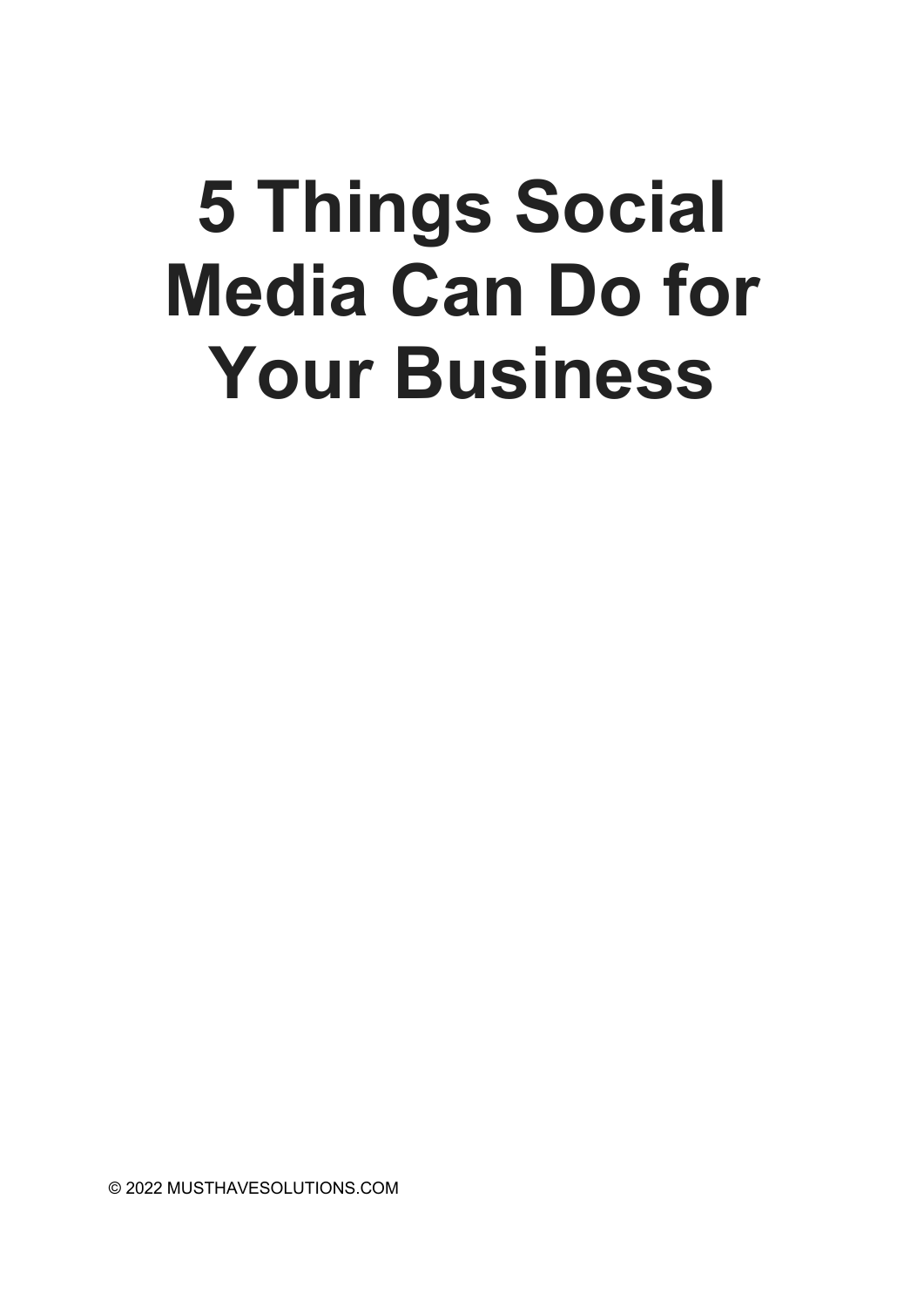## 5 Things Social Media Can Do for Your Business

As society increasingly takes their business online, appearance on any social platform matters for your brand. Social media is a tool that can be utilized to draw in a larger audience, shape your brand's vision, and build a repertoire with other brands and content creators.

When you take the time and effort to make the most out of the opportunities that social media brings, you will be able to watch your business grow and expand as you dominate the competition.

#### Enhance Brand Exposure and Messaging

Social media allows you to control the vision for your brand. You can decide what color schemes to showcase and how you want to advertise your products and business. Social media also allows you to choose your target audiences by shaping the appearance of your business online.

For example, if you want to focus on the younger generations, go for trending aesthetic color patterns and use language that is popular on TikTok and other social media sites. Social media allows you to fit in with other businesses and grow with them as you see fit.

Entrepreneurs get to decide how consumers perceive their business. Pushing for a certain look that will bring a certain audience is a great way to thrive in the social media world.

Niche appearances and trending topics are typically successful ways to find a specific audience. From there, you can start to branch out in order to build up your following. Once you've begun to pave a path in the media world, you can focus on personalizing your brand and engaging with your audience.

Without social media, consumers are left to make their own assumptions and opinions, while deciding what kind of brand your business really is according to them. The whole point of a brand or business is the fact that it has been set apart from the competition in its own unique way.

In order to stand out, your brand needs an online presence. If consumers hear of your business and go to find your information online, it is essential that your social media sites are what appear first, along with your domain – not someone else's blog or social profile discussing your brand.

Social media allows you to control the narrative. If you get one crazy review and that is all that shows up when someone searches your brand on Google, they are likely to take their business elsewhere.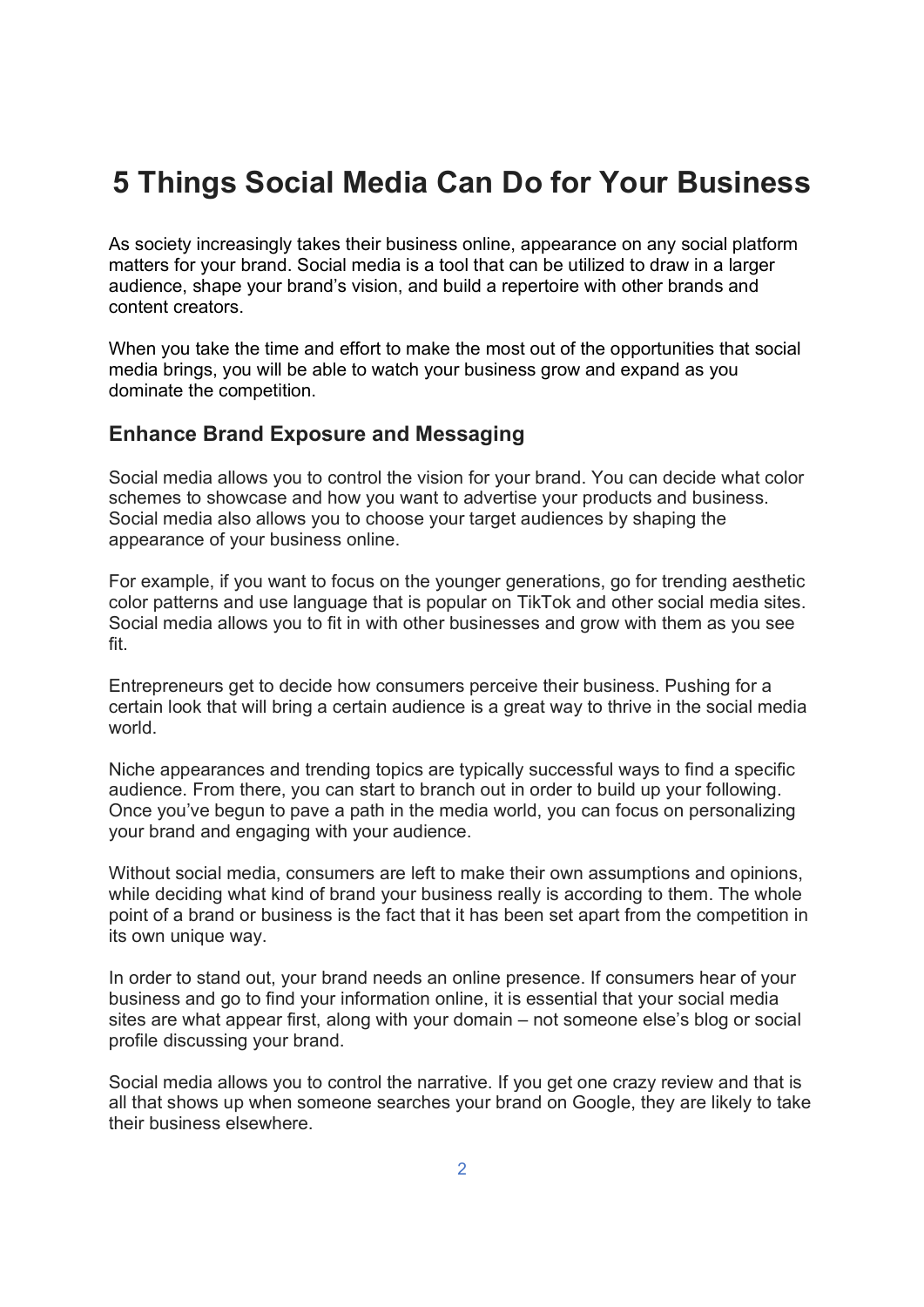#### Generate Sales and Commissions

Without spamming an audience online, you want to showcase your business and what it has to offer. Finding subtle ways to generate a growing flow of traffic will be the best route to take when looking to produce more sales for your brand.

Links are essential if you want to create a direct path for consumers from social sites to your brand's site. Without it, some people will not put the effort forth in order to find your brand and shop from your business.

Put the link to a certain product or your main site URL everywhere you can think of, without forcing it onto consumers. Any social media bio you have is a great place to start, so that you can always refer to your business link being in your bio.

When you are pushing a certain product, it's important to remember that people don't want to buy from you just because of the product you have. They want to relate to you, and feel welcome on your page or channel.

As you create content, try to find angles that are relatable, inviting, and inclusive, so that your followers feel involved. When your followers can see you as a friend, they will trust your business and have no problem recommending any of your products to their friends.

If people aren't quite ready to trust your word on your products, show them the efficiency of the products. Record videos of you trying or using your products to physically show why they should choose your brand.

Review them yourself, and allow consumers to see how passionate you are about your work. If you are in the right monetary space to do so, consider paying other content creators to review your products as well.

Have your followers pick out different products that they want to see you try. This is a great way to generate engagement because you will be showcasing products while also listening to your followers and interacting with their wants and opinions.

It will also give you insight on what products are more liked and what they don't enjoy seeing on your channel. Sometimes all someone needs to see is a product in action in order for them to go straight through your link and make a purchase.

Promoting someone else's product that goes hand-in-hand with your products or niche content is a great way to generate traffic to both of your businesses, making the transaction a win for both brands.

On Instagram, you can add tags to your photos that create a direct link to the product(s) you are posting about. This is a simple way to make things easy for your audience, so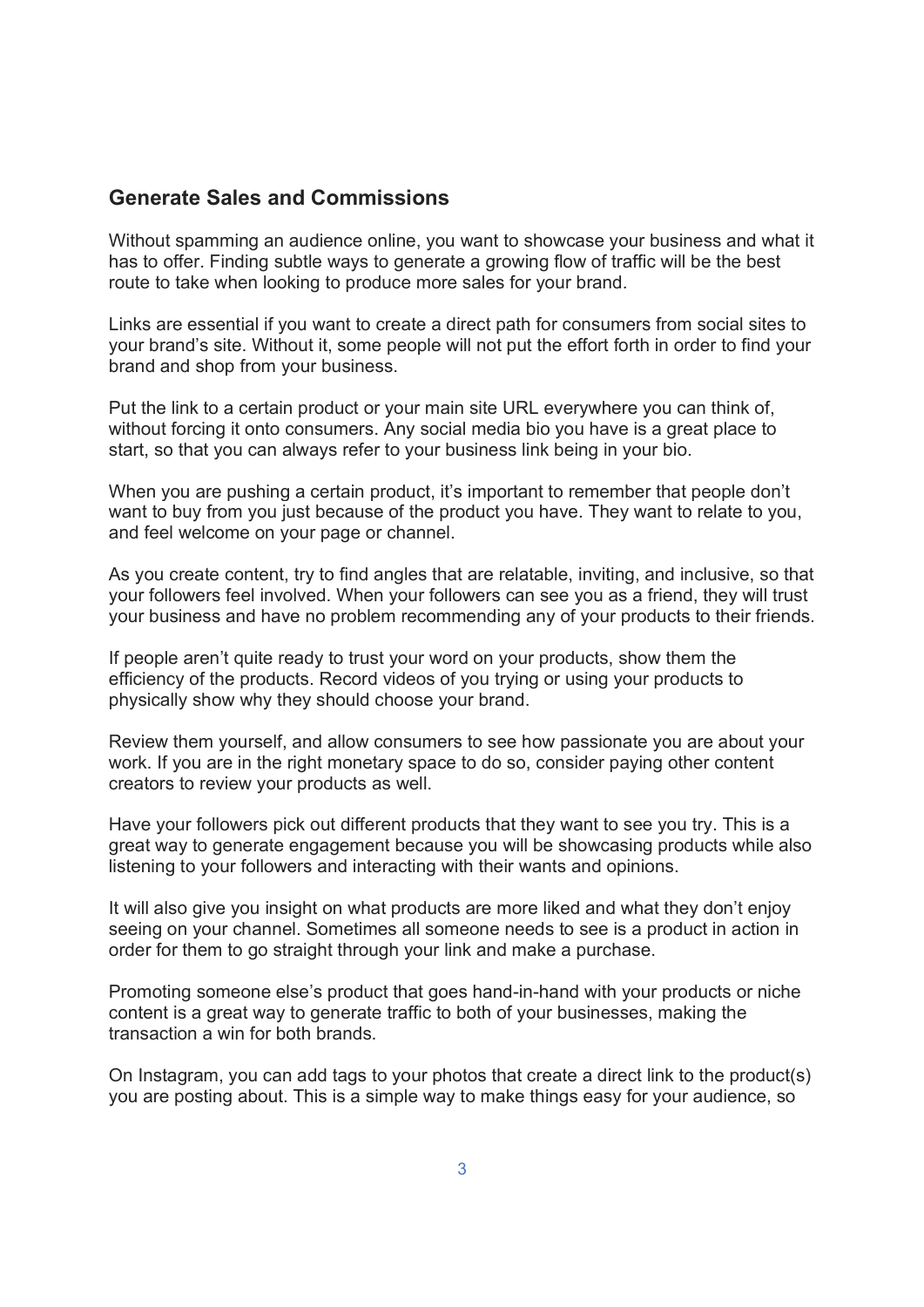that they can go about purchasing the product without having to look it up on another site.

### Engage with Your Target Audience

When choosing where to spend your time and money, you will want the business and products to be worth it. Engaging with your audience creates a personalized relationship with customers, where they feel like they are giving money to a person who cares, rather than a cold business with no friendly faces.

There are many ways that social media can be utilized in order to engage with your target audience. Reply to comments. When you respond to comments from different people consistently, it will make your business appear friendly and welcoming.

Replying to every comment, even if you only say one word or send one emoji, will boost your reputation as a brand and content creator. Each time someone gets a response, they will be more likely to follow you if they weren't already, and communication will bring loyalty from supporters who plan to stick around.

Listen to consumers' ideas. Even if you work with a group of people, you may not always be seeing products from the perspective of someone who constantly uses them. If customers have advice or ideas for your business, it may be wise to stay openminded.

New ideas could bring new business to your brand. Adding new perspectives to your business will help you improve things for your current audience, and widen the circle to a larger group of consumers.

Utilize hashtags. In order to bring your audience to your accounts and posts, you have to end up on the right algorithm. A lot of social media sites tailor their users' homepages to fit the interests of that specific user.

Using hashtags that are solid keywords for the topics you are focusing on is a great way to push your content out into the world. Some users will follow certain hashtags, which raises your chance of showing up in their home feed.

People only want to view the content that interests them, so make sure your hashtags fit appropriately with your products and business. Don't use random hashtags that are irrelevant to your business in a desperate attempt to get more eyes on your content.

Utilize algorithms. Although hashtags help, there are plenty of other things to do when trying to push your content towards the right direction. Descriptions are always helpful, especially when they provide detailed information on what the post is about.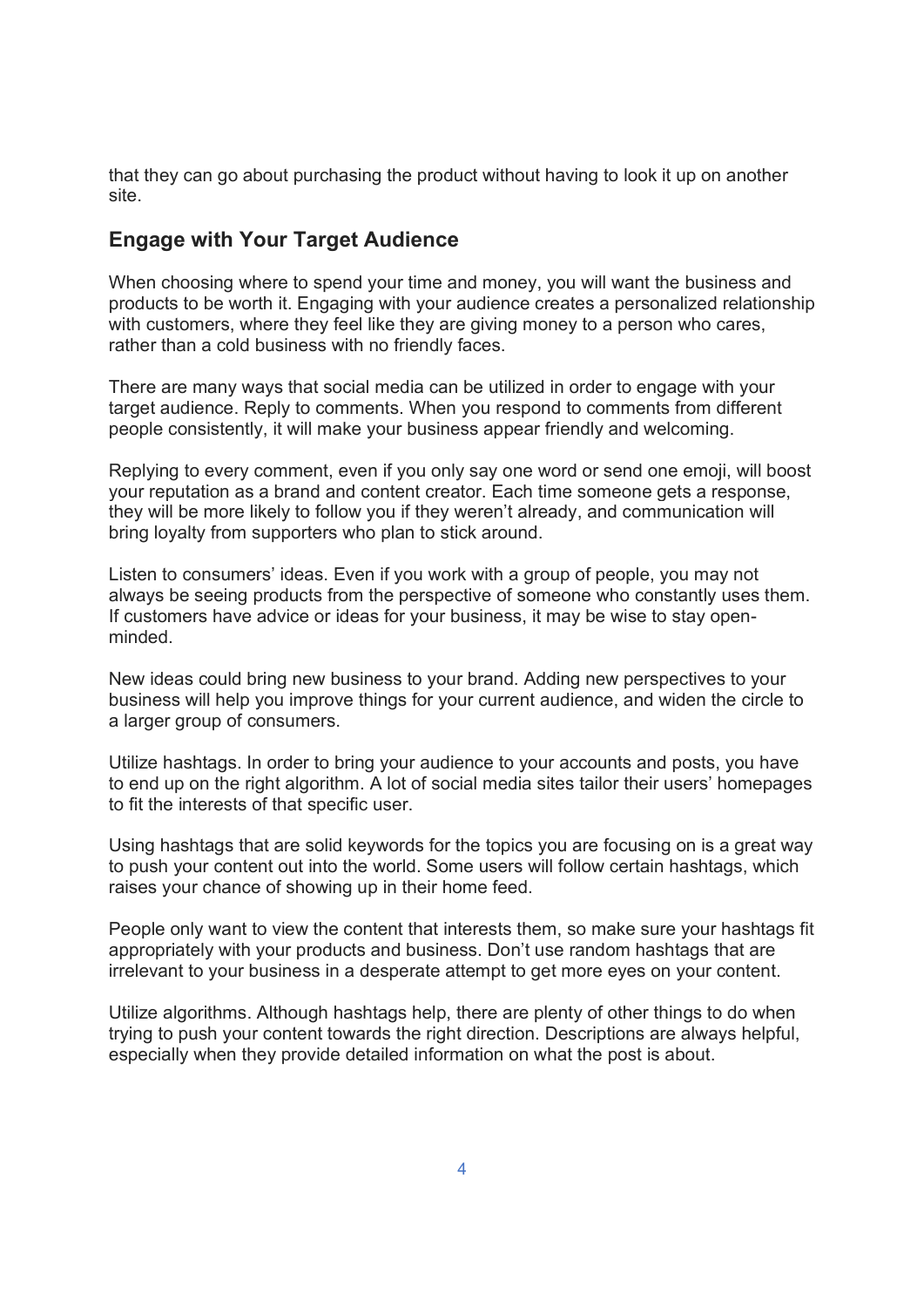For video content, captions will make it easier for the search engines to understand what your video content is about. Always make sure your title covers the exact thing you are posting about, so that viewers know what to look for.

Create images and graphics for your content. Curating your content so that it fits a certain aesthetic is important for engagement. People enjoy content that is pleasing, and it will always draw in new followers.

Take your time creating each post so that your hard work shows, and people know to take your business seriously. Become more than a brand, too. When you engage with your followers and other people on the Internet, you are able to personify your work.

With social media, your business becomes more than a title when people get to know the person who runs it. Without social media, you have to go with outdated methods of promoting your business that may not be successful anymore. Consumers are looking for easy access and comforting advertisements.

#### Set Yourself Up for Success with Competitors

Working with your competitors is the perfect way to build a larger audience from a specific niche. You may even be able to bounce ideas off of each other and build your brands together.

Promote a product together. If there is a specific product that you both want to focus on generating sales for, you can both map out some plans for different content to create. That way, you'll both be promoting it at the same time, which will generate a surge of people going to check out this product, especially if you both have a solid following.

People love to see creators join together, and will likely trust two opinions over one. Or, promote each other's brands. Even if you don't promote each other's brands at the same time, making a plan to promote each other will bring your audiences to each other's channels.

If you both have a business that follows similar topics and targets a similar audience, you can only benefit from sharing an audience. Giving a shout out to another brand will also make your business seem friendlier.

If you aim to only lift others up, then this is the route to go. Competition can be collaboration if all parties are willing. You can also create a product together. If you both sell a crafted product (example: digital art), get together with another artist and collaborate on a project together.

Combining both of your talents is a great way to generate revenue on a unique project. And if you film and photograph the creative process, you'll have plenty of content to show your followers.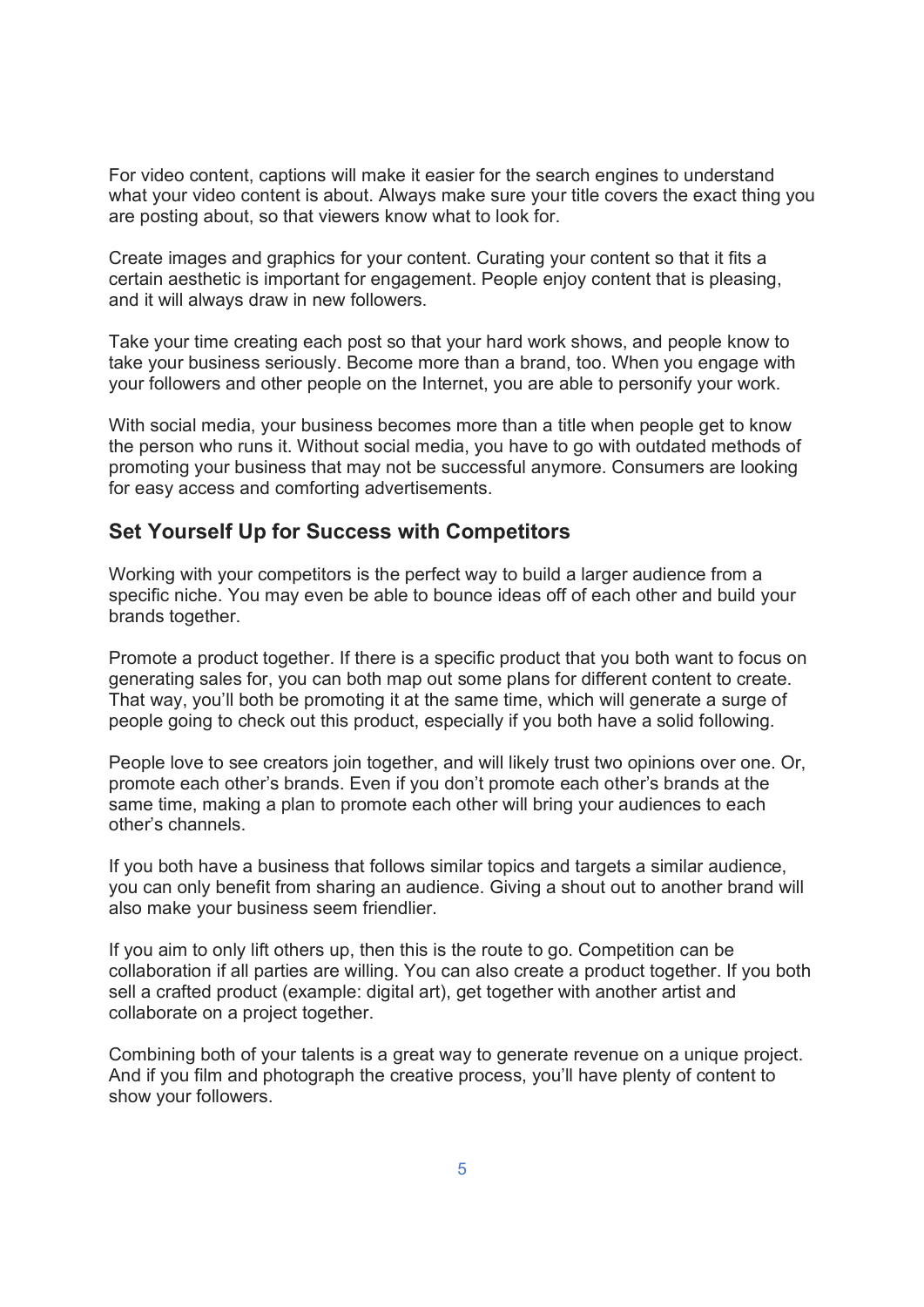With social media, it has become much easier to work with other businesses and creators that live many miles away. You can communicate and create even through distance.

For example, you could run a small online business where you create wedding invitations through graphic art. You come across another business that creates cards from recycled materials.

Working together, you could create a unique item by combining your products. You can always promote each other's products while promoting your own, too. Promoting other brands will help you build a relationship of trust with your followers, if the brands you are promoting are useful and dependable.

To bring things full circle and give your own product some of the spotlight, you can promote both products at once. For example, you could be an artist who paints on water bottles.

You could collaborate with a creator that crochets fun water bottles holders. When you create content to promote their brand, you can also showcase your own by showing how the two products look together, and how efficient they are.

Make content together to combine audiences, too. One of the best ways to grow your social media platform is to create content with other people. The world loves to see groups of happy people, who love what they do.

Meet up with people who share your passions, so that you can all work together to promote each other. Keeping an open mind and seeing competitors for how they can help you, rather than feeling threatened by them, will benefit you and your business.

With social media, you can bring your work to creators from all over the world, and work together to build up your businesses. Some people do it by demographics, such as women-owned businesses, and that might be an angle to take at times, too.

#### Enables You to Collaborate with Influencers

Social media has created what we call "influencers." Anyone can become one, and anyone can make a career as an active influencer. To be one, you have to have a large platform with a lot of followers.

Your content has to be engaging, and your followers need to be loyal. These influencers can then make a living posting content to get views that from social sites paying them through a "creator fund."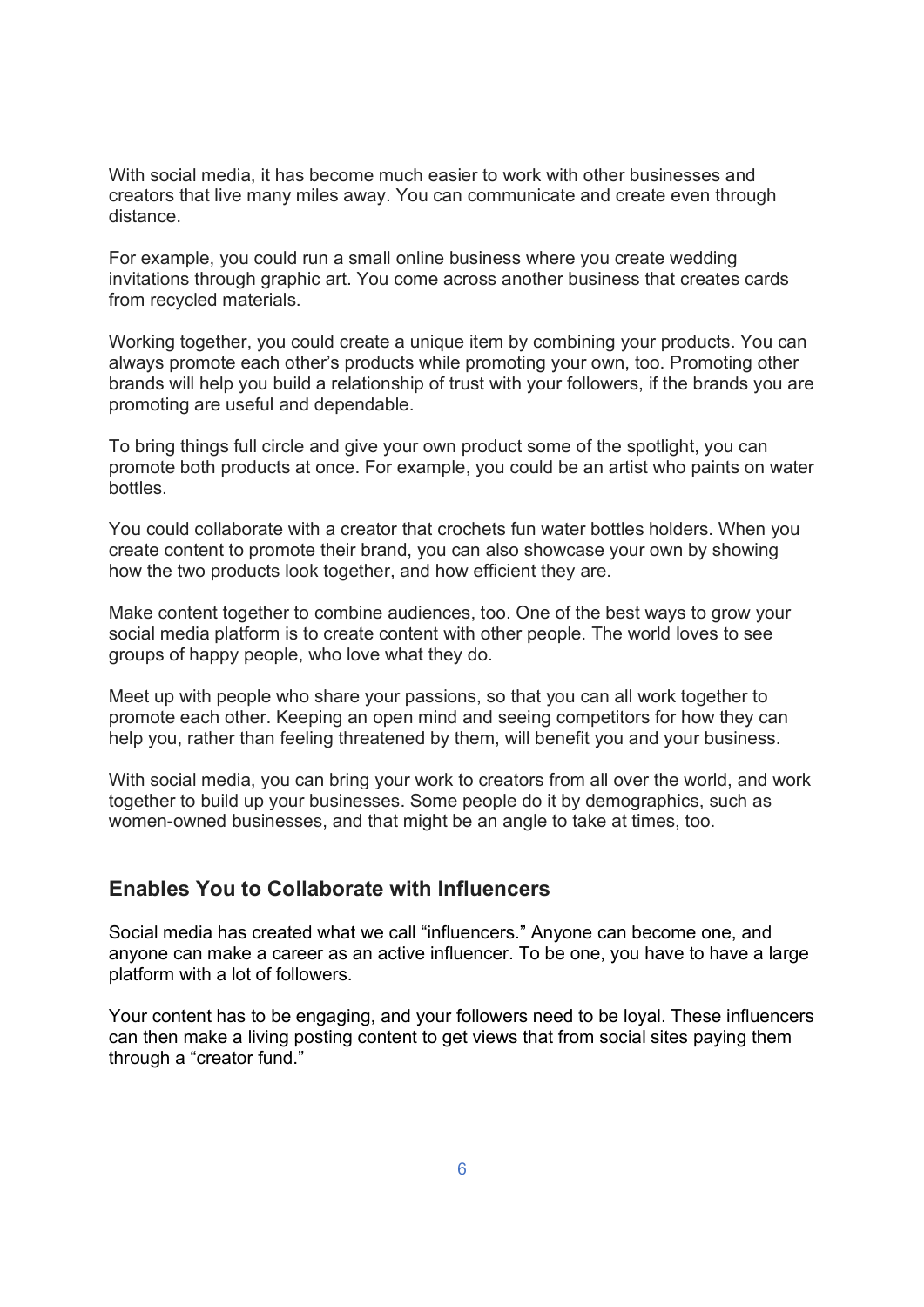They also accept brand deals and will promote businesses throughout their posts, since they have a large audience that trusts their opinions. There are many ways that you can work with influencers in order to grow your business.

Send them your products for a haul video. Some creators in the fashion, beauty and other niches worlds will make realistic try-on hauls where they try on about 3-5 different pieces of clothing or accessories from a brand that sends them their products.

It allows viewers to see what the items look like on a real moving body, and help them determine whether or not they would be interested. If you can find creators that you know will enjoy your products, try to work out a deal with them.

The more they love your products, the more successful each post will be for your brand. You can have make-up hauls, toy hauls, prepper hauls – it works for just about any niche!

Send them a single product to review. If you are trying to stick to a budget and can't send several products to influencers, simply work out a deal to send them one product for them to review.

This will probably lead to them doing a detailed review video of your product, which may greatly influence the amount of traffic that goes to your business site. This gives you the opportunity to pick a piece that you know will thrive with that specific creator's audience.

It's important to be cautious with who you work with. Some influencers take brands for granted and don't always uphold their end of the deal. Try to research with a few other businesses to find out which influencers are the most reliable.

Pay them to promote your product or brand. If you can afford to, paying an influencer to promote your brand is a great way to gain exposure. You can make sure that there will only be honest remarks and reviews over your business, and you will be able to work on an official brand deal.

Influencers search for brands that are willing to pay them, because they usually aim to live solely off of brand deals and promoting other businesses. But newer influencers will do them for a free product.

Use influencer takeovers. An influencer takeover means that you allow a certain influencer to run your social media accounts for a few hours or a day. They will post content that promotes your business and discusses what your business is about, but through the lens of a popular influencer looking in.